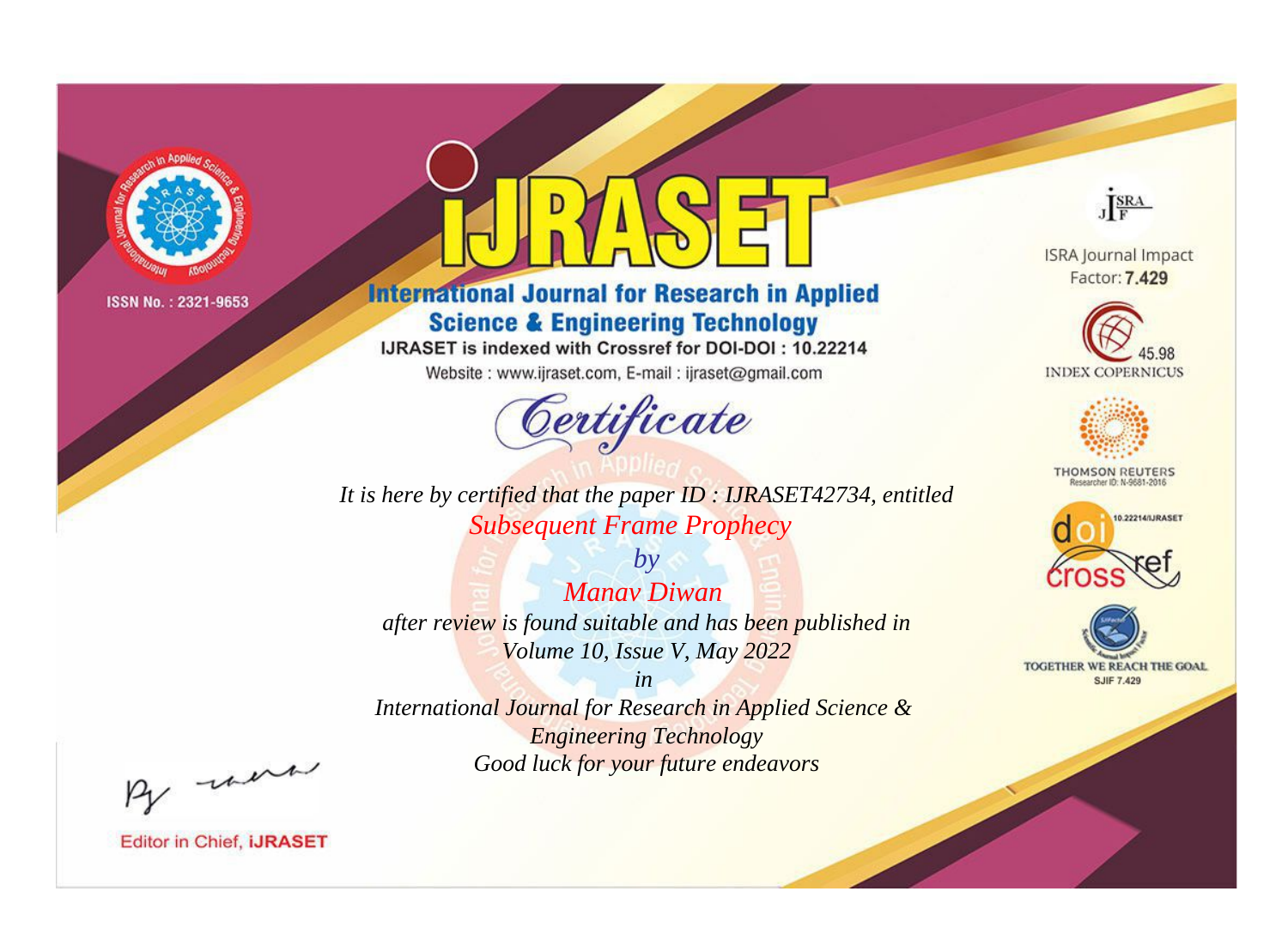

# **International Journal for Research in Applied Science & Engineering Technology**

IJRASET is indexed with Crossref for DOI-DOI: 10.22214

Website: www.ijraset.com, E-mail: ijraset@gmail.com



*It is here by certified that the paper ID : IJRASET42734, entitled Subsequent Frame Prophecy*

*by Shyam Taparia after review is found suitable and has been published in Volume 10, Issue V, May 2022*

*in International Journal for Research in Applied Science & Engineering Technology Good luck for your future endeavors*



**ISRA Journal Impact** Factor: 7.429





**THOMSON REUTERS** 





By morn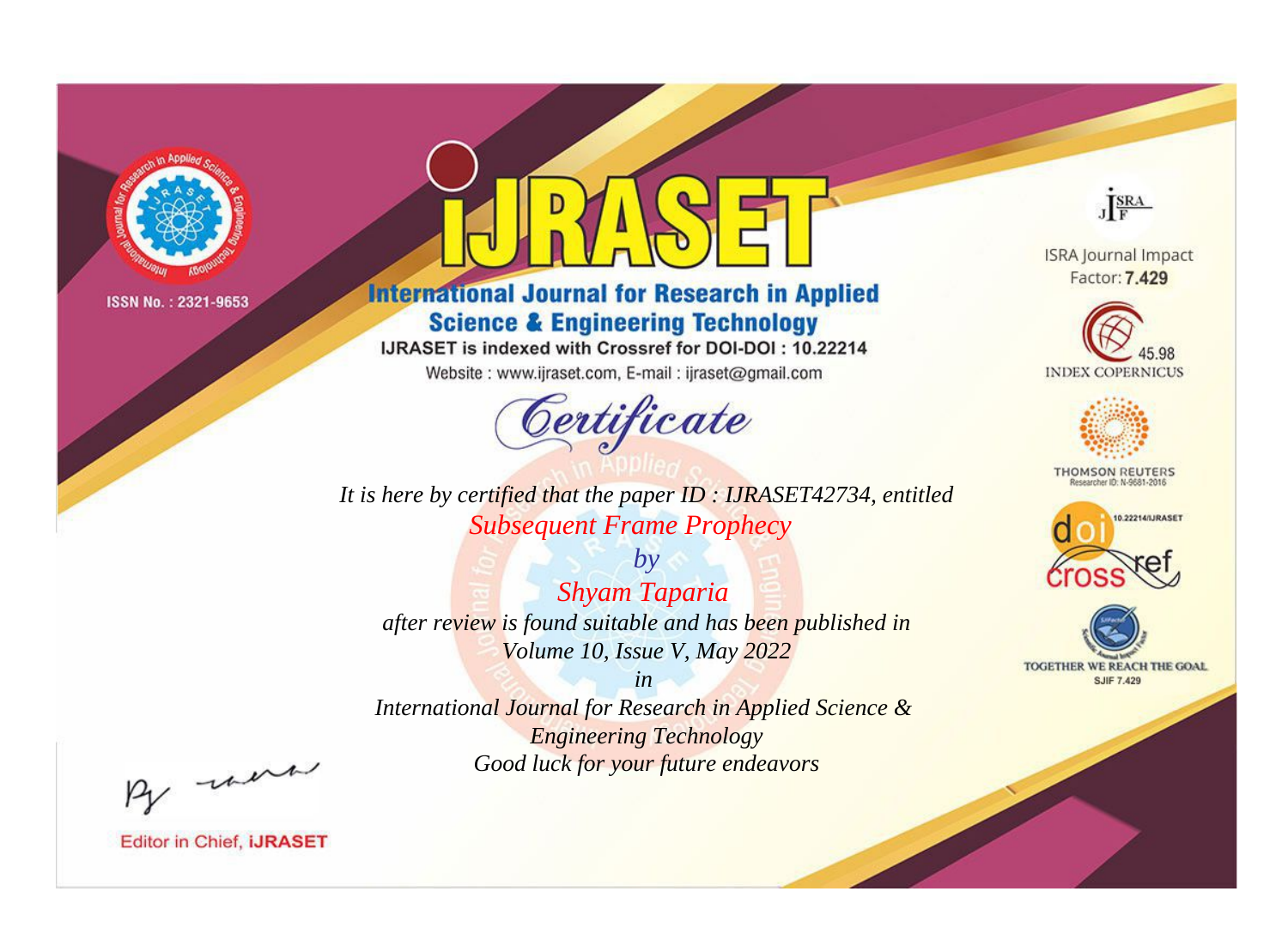

# **International Journal for Research in Applied Science & Engineering Technology**

IJRASET is indexed with Crossref for DOI-DOI: 10.22214

Website: www.ijraset.com, E-mail: ijraset@gmail.com



It is here by certified that the paper ID: IJRASET42734, entitled **Subsequent Frame Prophecy** 

 $by$ **Kashish Tayal** after review is found suitable and has been published in Volume 10, Issue V, May 2022

 $in$ International Journal for Research in Applied Science & **Engineering Technology** Good luck for your future endeavors



**ISRA Journal Impact** Factor: 7.429





**THOMSON REUTERS** 



TOGETHER WE REACH THE GOAL **SJIF 7.429** 

By morn